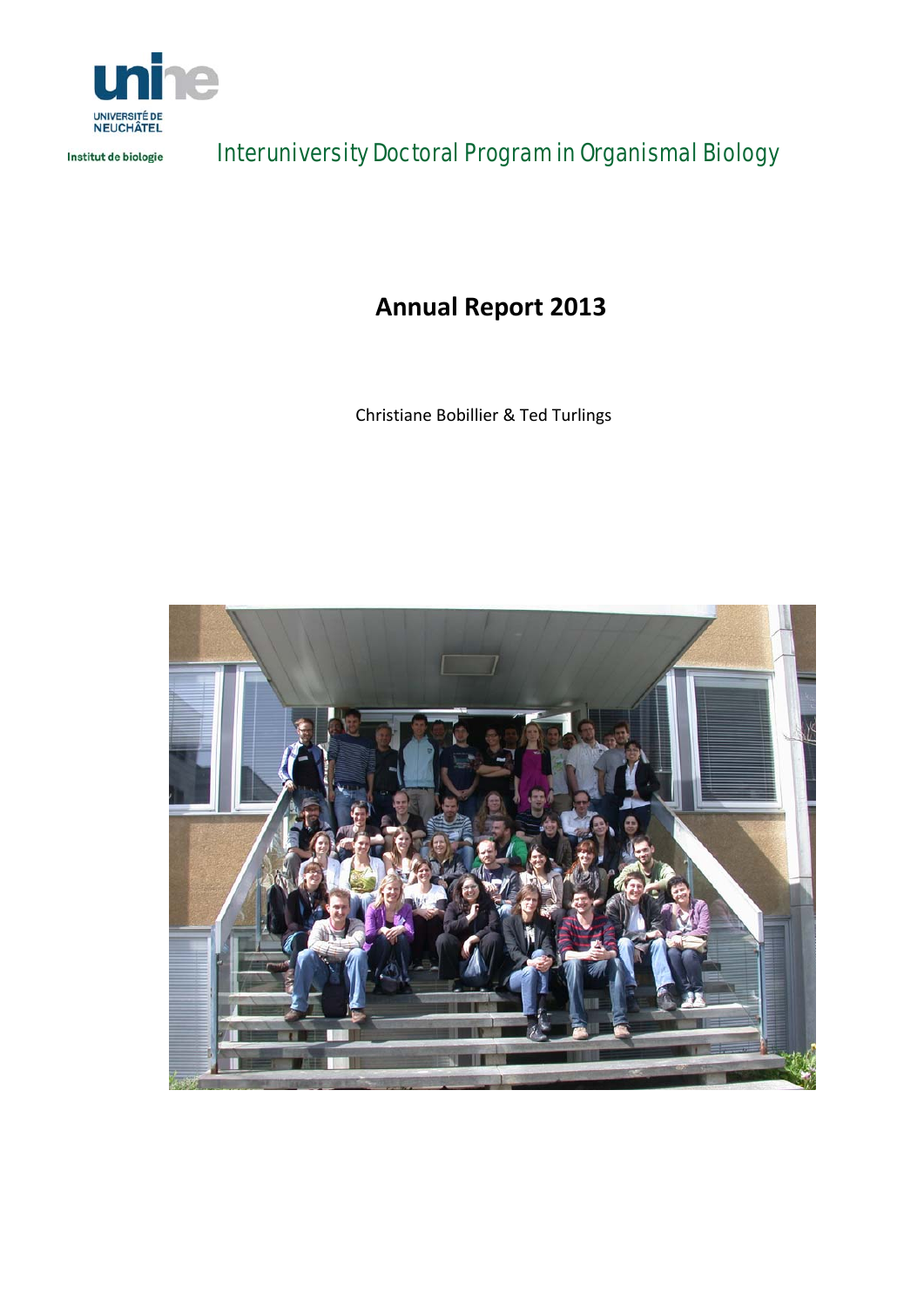At last count (end of December 2013), 83 PhD students were registered in the doctoral program. This year 21 PhD students received their doctoral degree. The average duration of their doctoral thesis was 4 years and 5 months.

Twenty-two courses or workshops were offered (see Table), which were attended by a total of 437 participants (70% PhD students, 13% post-docs or researchers, 8% master students). Of the participants 49% were from the University of Neuchâtel, 18% from Bern and Fribourg, 14% from Geneva and Lausanne, and 19% from the other partner institutions (University of Zürich, ETH Zürich, Agroscope, etc.) and foreign institutions. Most of the courses were evaluated by the students, as indicated in the last column of the below table (highest possible note is 4.0). The results from the evaluations were sent to the course instructors and the information will be used for the selection and improvement of future courses.

| Activities 2013                 | Dates (2013)     | Duration [days] | Speakers                                 | Participants [nr] | Credit points | max 4<br>Appreciation<br>Imin 1, max 4 |
|---------------------------------|------------------|-----------------|------------------------------------------|-------------------|---------------|----------------------------------------|
| <b>Communication activities</b> |                  |                 |                                          |                   |               |                                        |
| Valorisation of research        | 16.04            | $\mathbf{1}$    | Frédéric Schütz (SIB & Uni Lausanne)     | 11                | 0.5           | 3.7                                    |
| through the web 2.0             |                  |                 | Charles Andrès (Uni Neuchâtel)           |                   |               |                                        |
| How to make scientific          | 17-18.04         | $\overline{2}$  | Jeremy N. McNeil (Uni Western Ontario,   | 12                | 1.5           | 3.8                                    |
| presentations and posters       |                  |                 | Canada)                                  |                   |               |                                        |
| interesting                     |                  |                 |                                          |                   |               |                                        |
| Writing grant proposals         | 5.9              | 0.5             | Ph. Mayer (science-textflow, Winterthur) | 12                | 0.5           | 3.1                                    |
| Effective public speaking       | 25.9 & 9.10      | 1               | M.L. Goldschmid (consultant)             | 12                | 1.0           | 3.6                                    |
| Developing your capacity of     | 25.9 & 9.10      | 1               | M.L. Goldschmid (consultant)             | 14                | 1.0           | 3.4                                    |
| leadership                      |                  |                 |                                          |                   |               |                                        |
| Planning a career strategy -    | $2 - 3.10$       | $\overline{2}$  | P. Kraus (AHT' intermediation)           | 17                | 1.0           | 3.4                                    |
| Part 1 - a joint course with    |                  |                 |                                          |                   |               |                                        |
| <b>CUSO</b>                     |                  |                 |                                          |                   |               |                                        |
| Write a review, write now!      | 27.11            | 0.5             | Ph. Mayer, science-textflow, Winterthur  | 16                | 0.5           | 3.4                                    |
| Planning a career strategy -    | $2 - 3.12$       | $\overline{2}$  | P. Kraus (AHT' intermediation)           | 14                | 1.0           | 3.6                                    |
| Part 2 - a joint course with    |                  |                 |                                          |                   |               |                                        |
| <b>CUSO</b>                     |                  |                 |                                          |                   |               |                                        |
| <b>Research tools</b>           |                  |                 |                                          |                   |               |                                        |
| Introduction to bioinformatics  | 15,22 29.05 & 4- | 5               | Th. Junier (SIB Lausanne, Vital-IT       | 25                | 2.5           | 3.4                                    |
|                                 | 5.06             |                 | group), P.S. Chain (Los Alamos National  |                   |               |                                        |
|                                 |                  |                 | Laboratory, Genome Science JGI, USA)     |                   |               |                                        |
| An introduction to R            | 10-13.06         | $\overline{4}$  | J. Goudet (Uni Lausanne)                 | 34                | 2.0           | 3.7                                    |
| (Lausanne) in coll. with CUSO   |                  |                 |                                          |                   |               |                                        |

Table: Activities of the doctoral program year 2013

| <b>Scientific topics</b> |       |                                              |    |     |  |
|--------------------------|-------|----------------------------------------------|----|-----|--|
| Peatland ecology and     | 31.01 | M. Lamentowicz (Adam Mickiewicz Uni,         | 39 | 0.5 |  |
| management               |       | Poznań, Poland), F. Muller (Fédération des   |    |     |  |
|                          |       | Conservatoires d'espaces naturels, Besançon, |    | 1.0 |  |
|                          |       | F), E. Feldmeyer-Christe (WSL, Birmensdorf), |    |     |  |
|                          |       | A. Buttler (WSL & EPF Lausanne), Luca        |    |     |  |
|                          |       | Bragazza (WSL & EPF Lausanne),               |    |     |  |
|                          |       | Ph.Grosvernier (LIN'eco, Reconvilier), S.    |    |     |  |
|                          |       | Tschanz (Service Faune Forêt Nature du       |    |     |  |
|                          |       | Canton de Neuchâtel), Ph. Brunner (CHYN,     |    |     |  |
|                          |       | Uni Neuchâtel), D.Hunkeler (CHYN, Uni        |    |     |  |
|                          |       | Neuchâtel)                                   |    |     |  |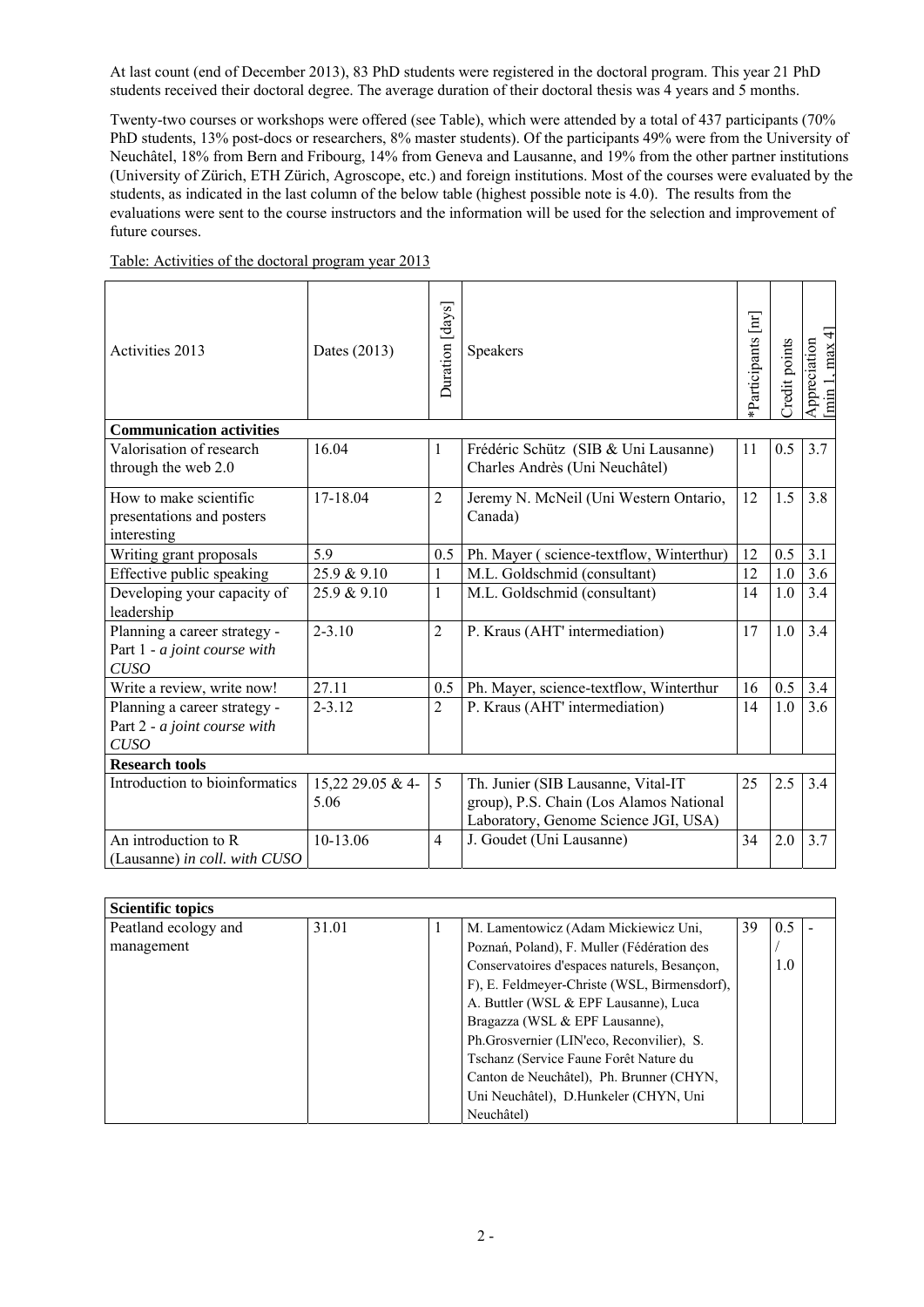| Microbial logistics: exploring   | 4.02       | $\mathbf{1}$   | Pierre Rossi (EPF Lausanne), Arnaud          | 11 | 0.5 |     |
|----------------------------------|------------|----------------|----------------------------------------------|----|-----|-----|
| the role of dispersion on        |            |                | Deschene (Department of Environmental        |    |     |     |
| microbial activities in the soil |            |                | Engineering, Technical Uni, Denmark)         |    | 1.0 |     |
| - in coll. with CUSO             |            |                |                                              |    |     |     |
| <b>Microbial Sciences</b>        |            |                |                                              |    |     |     |
|                                  |            |                |                                              |    |     |     |
| Metagenomic data analyses -      | 4.02       | $\mathbf{1}$   | J. G. Caporaso (Center for Microbial         | 12 | 0.5 |     |
| in coll. with CUSO StarOmics     |            |                | Genetics and Genomics, Northern              |    |     |     |
|                                  |            |                | Arizona Uni, USA), M. Hartmann (WSL          |    | 1.0 |     |
|                                  |            |                | Birmensdorf)                                 |    |     |     |
|                                  |            |                |                                              |    |     |     |
| Animal cognition                 | 14-15.03   | $\overline{2}$ | K. Janmaat (Max Planck Inst.                 | 33 | 1.0 | 3.4 |
|                                  |            |                | Evolutionary Anthropology, Leipzig, D),      |    |     |     |
|                                  |            |                | L. McNally (Trinity College Dublin,          |    |     |     |
|                                  |            |                | Ireland), C. van Schailk (Uni of Zurich),    |    |     |     |
|                                  |            |                | A. Seed (Uni St Andrews, UK), A.             |    |     |     |
|                                  |            |                | Thornton (Uni Exeter, UK) S. William         |    |     |     |
|                                  |            |                | Townsend (Uni Zurich)                        |    |     |     |
|                                  |            |                |                                              |    |     |     |
| The chloroplast: a model         | 23-24.05   | $\overline{c}$ | M. Goldschmidt-Clermont (Uni Geneva),        | 22 | 1.0 | 3.3 |
| system for organellar            |            |                | P. Jarvis (Uni Leicester, UK), D. J.         |    |     |     |
| biogenesis - a joint workshop    |            |                | Schnell (Uni Massachusetts, USA), S.         |    |     |     |
|                                  |            |                |                                              |    |     |     |
| with CUSO                        |            |                | Zeeman (ETH Zürich), Ph. Zimmermann          |    |     |     |
|                                  |            |                | (Nebion AG), G. Glauser (Uni Neuchâtel)      |    |     |     |
| Ecological benefits and risks    | $6 - 7.06$ | $\overline{c}$ | D. Babendreier (CABI), M. Birkett            | 34 | 1.0 | 3.4 |
| of biological control - a joint  |            |                | (Rothamsted Res, UK), M. D'Alessandro        |    |     |     |
| workshop with CUSO               |            |                | (BAFU), R.-U. Ehlers ("International         |    |     |     |
|                                  |            |                | <b>Biocontrol Manufacturers Association"</b> |    |     |     |
|                                  |            |                | and e-nema GmbH, D), H. Hinz (CABI),         |    |     |     |
|                                  |            |                | M. Kenis (CABI), A. Loomans                  |    |     |     |
|                                  |            |                |                                              |    |     |     |
|                                  |            |                | (Netherlands Food and Consumer Product       |    |     |     |
|                                  |            |                | Safety Authority, Natl Plant Protection      |    |     |     |
|                                  |            |                | Organ., NL), A. Aebi (Uni Neuchâtel)         |    |     |     |
| Conservation Biology for the     | $5 - 6.09$ | $\overline{c}$ | R. Arlettaz (Uni Bern), T. Blackburn (Uni    | 52 | 1.0 |     |
| 21st Century - in coll. with     |            |                | London, UK), A. Hector (Uni Oxford,          |    |     |     |
| <b>CUSO</b>                      |            |                | UK), C. Thomas (Uni York, UK), T.            |    | 1.5 |     |
|                                  |            |                | Tscharntke (Uni Göttingen, D), T.            |    |     |     |
|                                  |            |                | Whitham (Northern Arizona Uni, USA)          |    |     |     |
| NeuZu $2013$                     | 28-29.11   | $\overline{2}$ | 24 short talks                               | 36 | 0.5 |     |
|                                  |            |                |                                              |    |     |     |
|                                  |            |                |                                              |    |     |     |
|                                  |            |                |                                              |    | 1.0 |     |
| Advances in Swiss research on    | 10.12      | $\overline{2}$ | S. Bartels (Uni Basel, C. De Moraes          | 38 | 0.5 |     |
| the chemical ecology of plant    |            |                | (ETH Zürich), M. Erb (Max Planck Inst,       |    |     |     |
| defences                         |            |                | Jena, D), T. Farmer (Uni Lausanne), .J-P.    |    | 1.0 |     |
|                                  |            |                | Métraux (Uni Fribourg), U. Schaffner         |    |     |     |
|                                  |            |                | (CABI), Ph. Reymond (Uni Lausanne), J-       |    |     |     |
|                                  |            |                | L. Wolfender (Uni Geneva)                    |    |     |     |
|                                  |            |                |                                              |    |     |     |

\* most of the course have a limited number of participants

Supported registration fee at courses / workshops

| The evolution of proximate   | $11 - 14.08$ | T. Flatt (Uni Lausanne), J. Goodson,      |     | 2.0 |  |
|------------------------------|--------------|-------------------------------------------|-----|-----|--|
| mechanisms for behavioural   |              | (Indiana Uni, USA), T. Groothuis (Uni     | sur |     |  |
| and life history decisions   |              | Groningen, NL), Ch. Hemelrijk (Uni        | 28  |     |  |
| $(Arolla) - a CUSO$ workshop |              | Groningen, NL), J.McNamara (Uni           |     |     |  |
|                              |              | Bristol, UK), R. Oliveira (Instituto)     |     |     |  |
|                              |              | Superior de Psicologia Aplicada, P), G.S. |     |     |  |
|                              |              | van Doorn (Uni Groningen, NL)             |     |     |  |
|                              |              |                                           |     |     |  |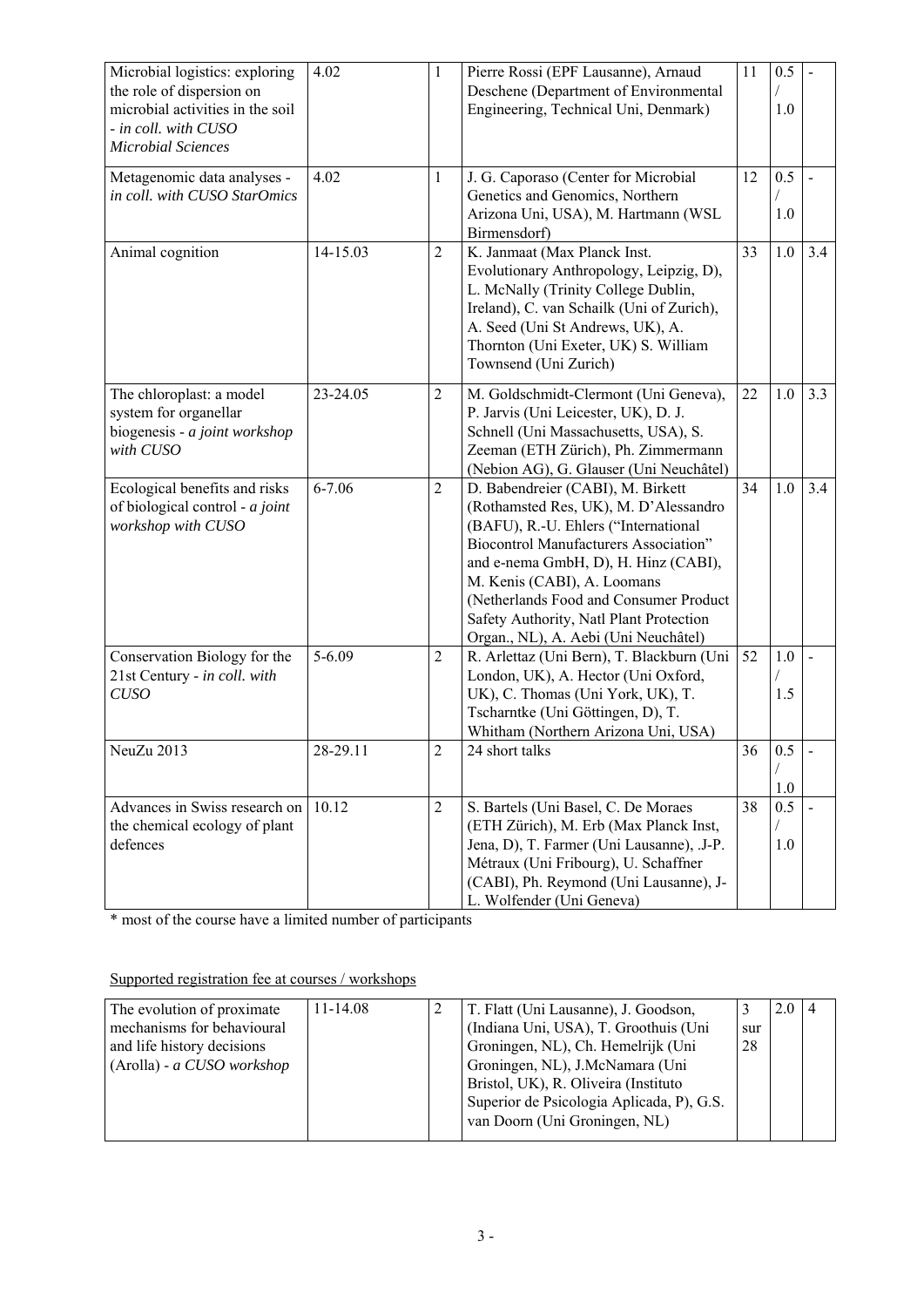| EuroVol Summer school 2013<br>- Plant volatiles: from lab<br>bench to application<br>(Neuchâtel) | $9 - 12.09$ |     | N. Dudareva (Purdue Agriculture, USA),<br>A. Huffaker (USDA, Gainesville, USA),<br>F. Loreto (Uni Helsinki, F), A. Hansel<br>(Uni Innsbruck, A), F. Schiestl (Uni<br>Zürich), M. Dicke (Wageningen UR, NL),<br>M. Birkett (Rothamsted research, UK),<br>Ted Turlings (Uni Neuchâtel) | 4<br>sur<br>32 | 2.0 |  |
|--------------------------------------------------------------------------------------------------|-------------|-----|--------------------------------------------------------------------------------------------------------------------------------------------------------------------------------------------------------------------------------------------------------------------------------------|----------------|-----|--|
| Field course on lichen biology<br>in the Swiss alps                                              | $12 - 15.9$ | 2.5 |                                                                                                                                                                                                                                                                                      | 2<br>sur<br>28 | 1.0 |  |

## Annual PhD students meeting 2013

The annual meeting of the doctoral program is organised by the PhD students themselves. This year the organizers were Alexandre Tayalé and Julien Vieux (University of Neuchâtel). The meeting took place on 2 May in Neuchâtel. Prof. Henrik Kaessmann (Center for Integrative Genomics, University of Lausanne), Prof. Peter Linder (Institut für Systematische Botanik, University of Zurich & director of the University Botanical Garden), and Prof. Ole Seehausen, (Eawag, Fish Ecology and Evolution & co-director of the Institute of Zoology of the University of Berne) were invited to give a talk. A total of 49 PhD students attended the meeting. They presented the results of their research to their peers (6 oral presentations and 30 posters). The oral presentation prize was attributed to Tina Wunderlin, University of Neuchâtel and the poster prizes to Lucas Marie-Orleach, University of Basel (1<sup>st</sup>) and Ines Ben Rejeb, University of Neuchâtel  $(2<sup>nd</sup>)$ .

## Mobility grants

Eight congress travel grants (total CHF 7400) were awarded, which gave the awardees an opportunity to present their results (poster or oral presentation) to an international audience. In addition, 3 requests for mobility grants were received and all were partially granted (total CHF 1800), allowing the students to visit other laboratories to conduct experiments, learn research techniques and/or discuss research results with experts in the field.

## Global evaluation of the year 2013

The graph in the annexe provides a summary of the global evaluation made by the participants. The global questionnaire was sent to all registered Ph.D. students and those who ended their Ph.D. this year. It was completed by 25% of the students.

Overall the evaluation by the students was good, with an overall positive impression by more than 90% of the participants (first line). This is very consistent with the evaluations of previous years. The additional comments made by the students (not shown) reflect their personal preferences and their respective domains. As always they would like to have more courses offered in their specific domain. The remarks will be used for the planning of the next curriculum and by collaborating more with other programs we aim to broaden the spectrum of courses that we can offer. The emphasis on communication continues to be appreciated. At the request of the students we have increased the number of tools courses.